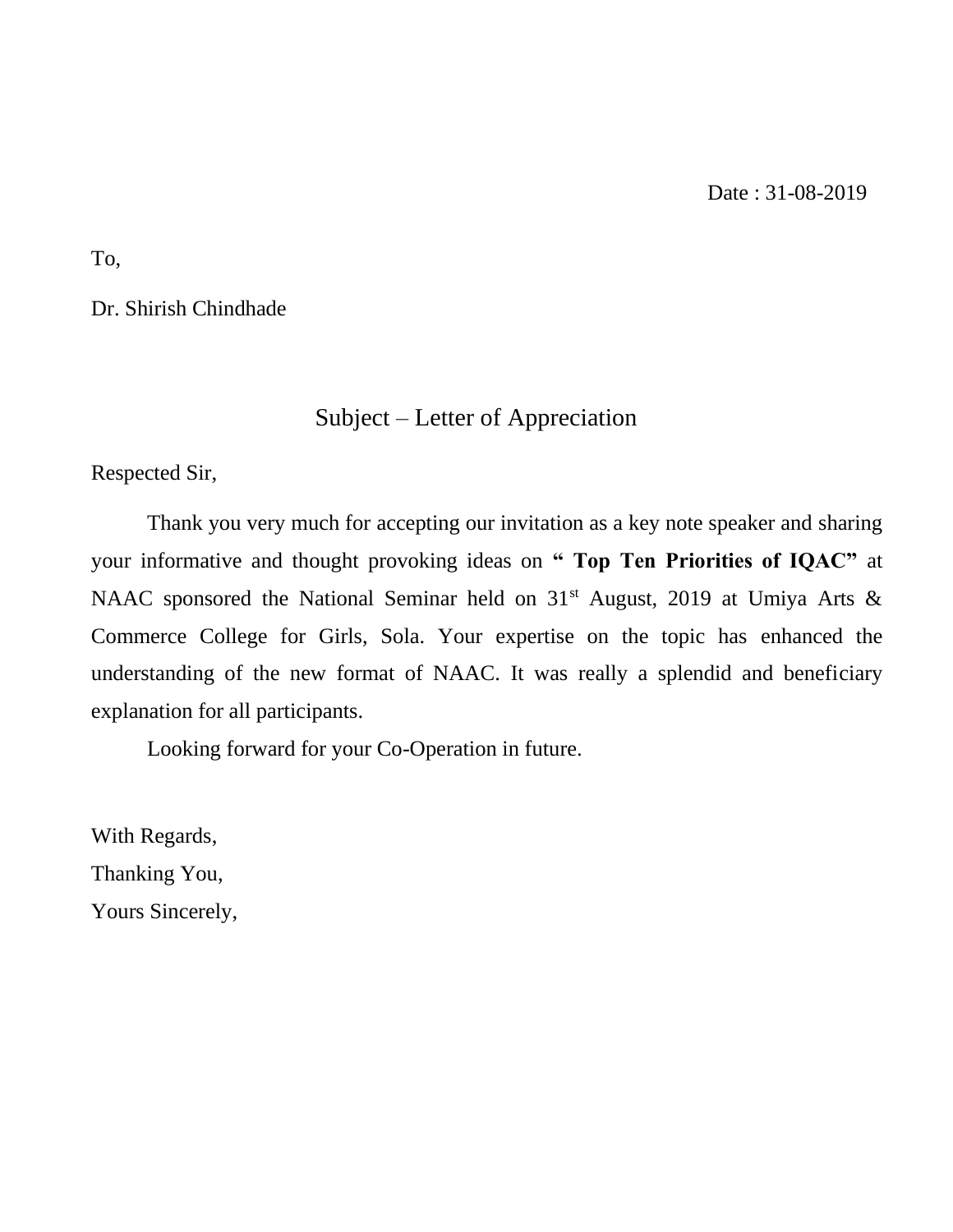To, Dr. Anjali Patwardhan Kulkarni, Principal, N.B.Mehta Science College, Palghar.

## Subject – Letter of Appreciation

Respected Madam,

Thank you very much for sharing your informative and thought provoking ideas on **" Assessment of Excellence : The NAAC way with special Reference to Criterion-3"** at NAAC sponsored the National Seminar held on  $31<sup>st</sup>$  August, 2019 at Umiya Arts & Commerce College for Girls, Sola. Your expertise on the topic has enhanced the understanding of the new format of NAAC. It was really a splendid and beneficiary explanation for all participants.

Looking forward for your Co-Operation in future.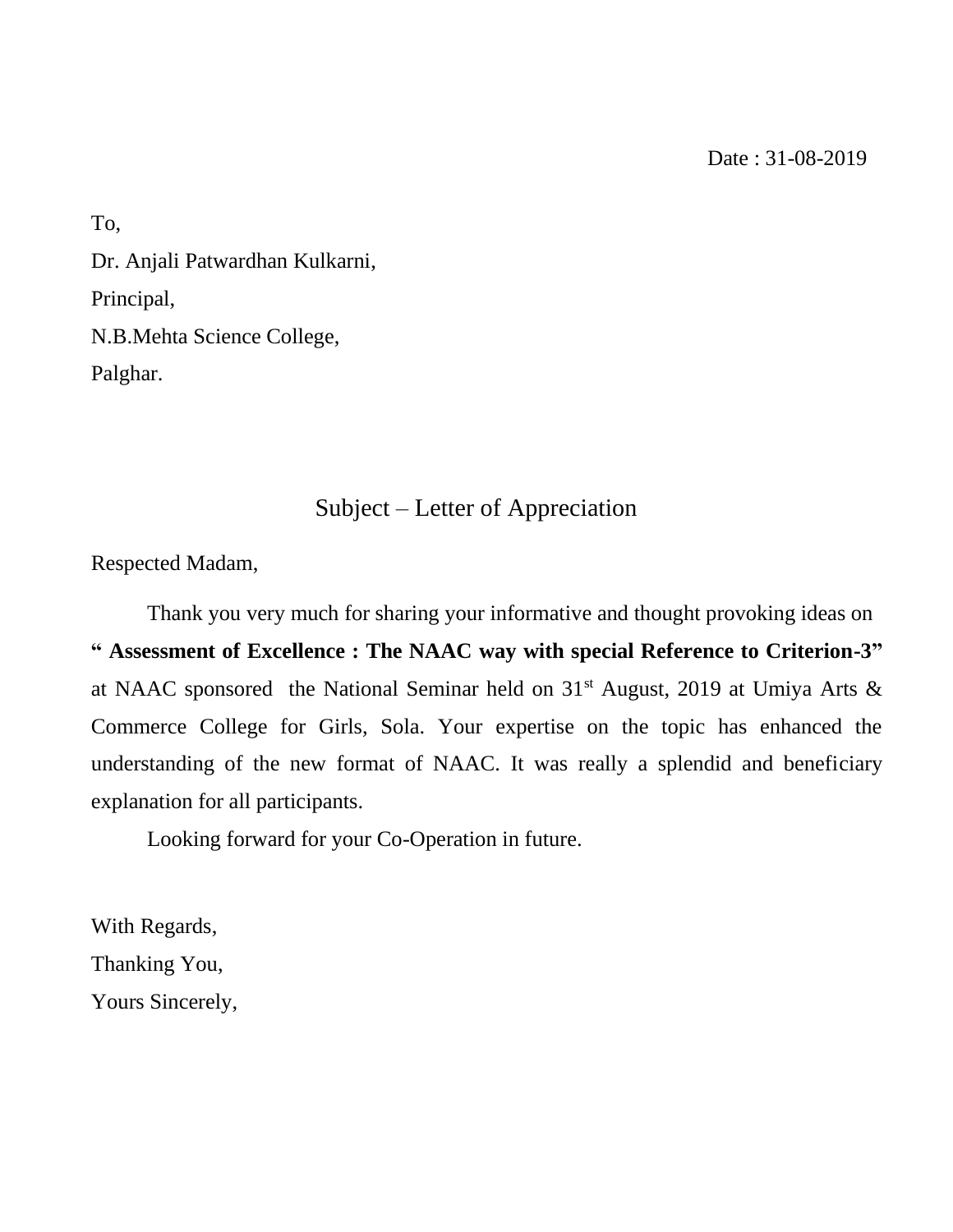Date : 31-08-2019

To,

Dr. Sabastian Vadakan, St'Xaviers College, Ahmedabad.

Subject – Letter of Appreciation

Respected Sir,

Thank you very much for sharing your informative and thought provoking ideas on**" A Paradigmatic Enhancement in the System of Teaching, Learning and Evaluation"** at NAAC sponsored the National Seminar held on 31<sup>st</sup> August, 2019 at Umiya Arts & Commerce College for Girls, Sola. Your expertise on the topic has enhanced the understanding of the new format of NAAC. It was really a splendid and benefitiary explanation for all participants.

Looking forward for your Co-Operation in future.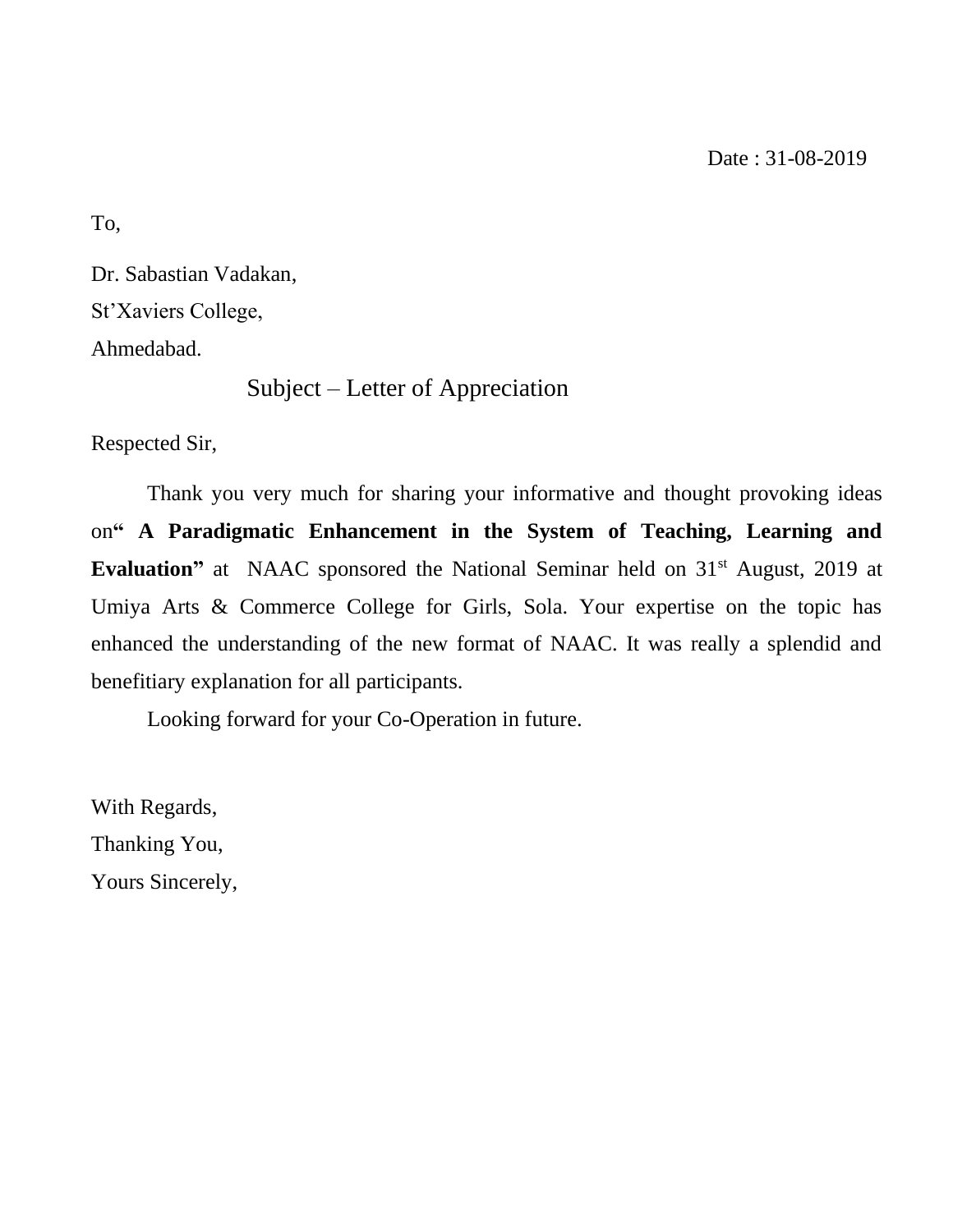To,

Dr. Anand Vyas Pramukh Swami Science & H.D.Patel Arts College Kadi

```
 Subject – Letter of Appreciation
```
Respected Sir,

Thank you very much for sharing your informative and thought provoking ideas on as a chair of a session at NAAC sponsored the National Seminar held on 31st August, 2019 at Umiya Arts & Commerce College for Girls, Sola. Your expertise on the topic has enhanced the understanding of the new format of NAAC. It was really a splendid and benefitiary explanation for all participants.

Looking forward for your Co-Operation in future.